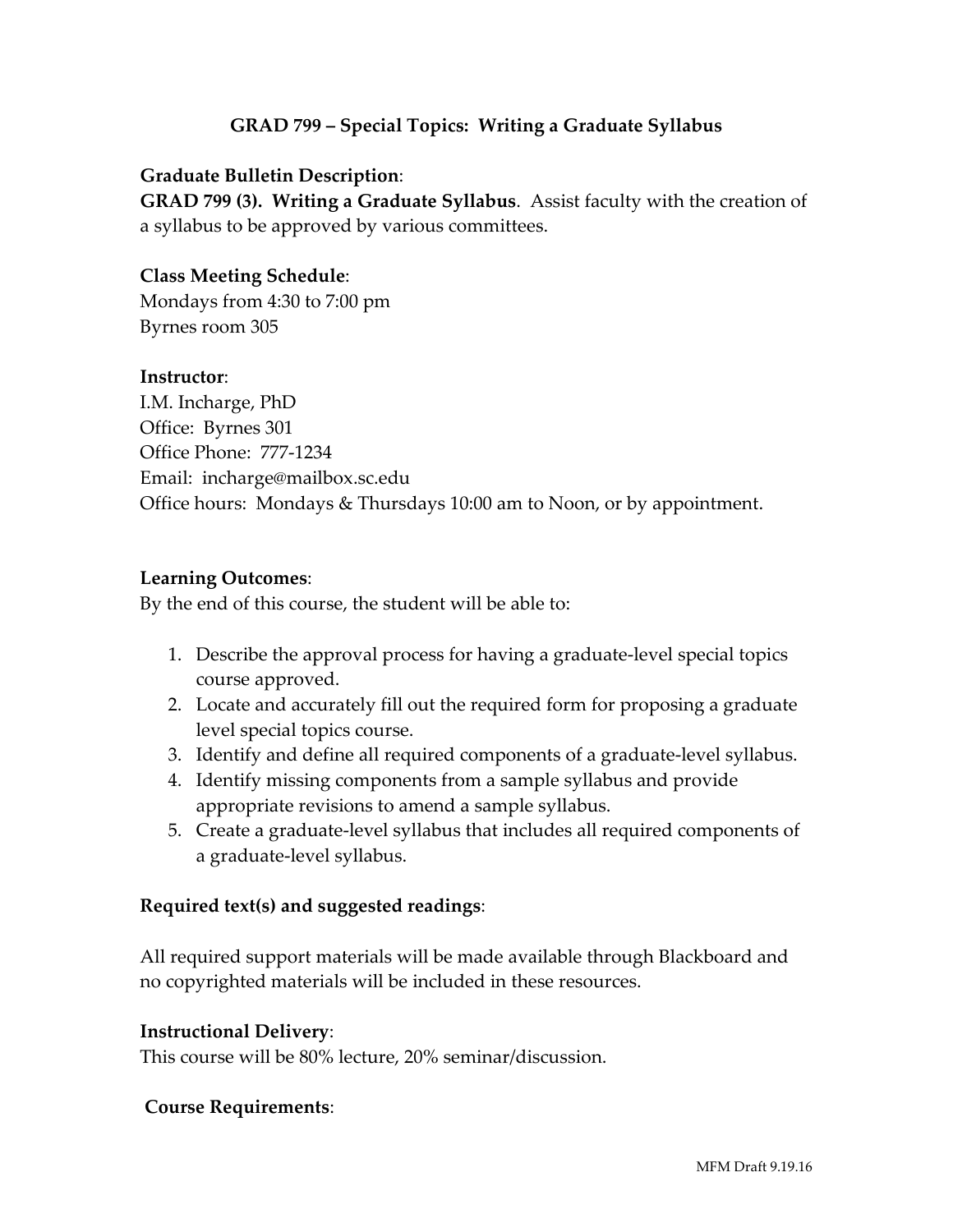**Tests** (25%). There will be 5 tests given in class across the semester. These will be unannounced and based on the readings and class discussion to that point in the semester. Tests will be allocated approximately 15 minutes at the start of designated classes; equally weighted to contribute 5% each to the final grade in the course. Missed tests may not be made up unless prior permission had been granted for the missed session. More description of test format will be presented in class.

**Assignments** (25%). There will be 5 assignments given across the semester. Each will be equally weighted to contribute 5% each to the final grade in the course. Assignments will include locating and completing required paperwork surrounding course proposals. Additional details of assignment requirements will be presented in class.

**Final Exam** (50%). The final exam in this course will be a take-home task that will be due in the final meeting. The task will be to construct a Special Topics proposal, including a graduate-level syllabus. Additional details of this task will be presented in class.

**Grading Scheme**: [*Instructor discretion on this scale; must include at least an A and an F*]

| $A = > 90\%$          | $C = 70-74\%$       |
|-----------------------|---------------------|
| $B_{+} = 85 - 89\%$   | $D_{+} = 65 - 69\%$ |
| $B = 80 - 84\%$       | $D = 60-64\%$       |
| $C_{\pm} = 75 - 79\%$ | $F = 60\%$          |

## **Tentative Topical Outline**

Please recognize that this is a "best guess" of our progress through content. Revisions may be required as the semester yields weather constraints and/or for other unforeseen issues. Every effort will be made to keep all informed of any changes that occur.

- **Week 1** Introductions and overview of course expectations. Review of the philosophy behind submitting a special topics course as a philosophical necessity in providing a current perspective on evolving content.
- **Week 2** Guest speaker from the Center of Teaching Excellence to describe resources available to support faculty syllabus creation.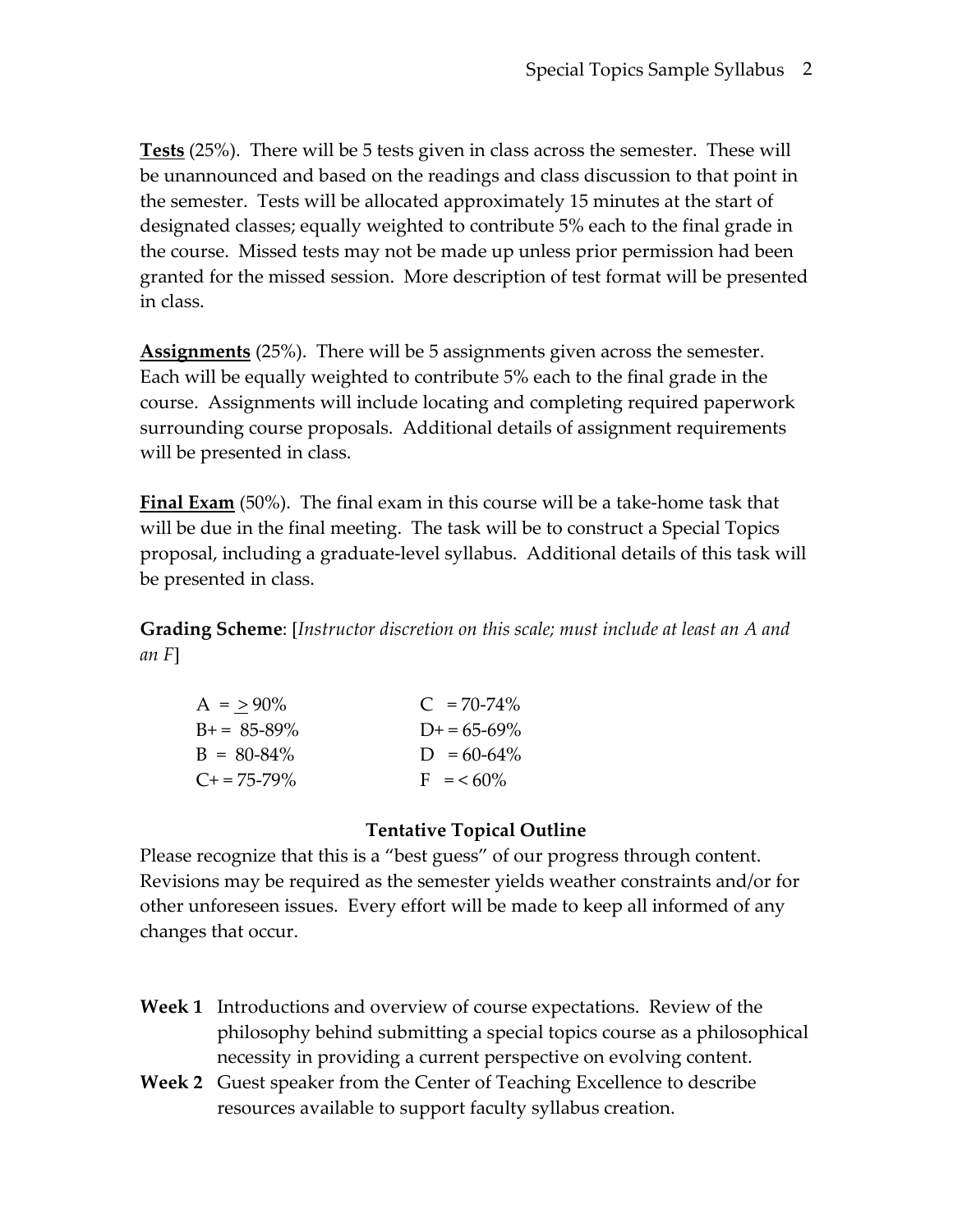- **Week 3** Guest speaker from the Courses and Curriculum Committee that reports to the Faculty Senate on new course, course change and curriculum change proposals.
- **Week 4** Guest speaker from the Instructional Development Committee that reports to the Faculty Senate on distributed delivery proposals
- **Week 5** Guest speaker from the Faculty Senate that must approve all new course, course change and curriculum change proposals.
- **Week 6** Guest speaker from the Sciences Curriculum Committee that reports to the Graduate on new course, course change and curriculum change proposals.
- **Week 7** Guest speaker from the Humanities Curriculum Committee that reports to the Graduate Council on new course, course change and curriculum change proposals.
- **Week 8** Guest speaker from the Graduate Council that must approve all new course, course change and curriculum change proposals.
- **Week 9** Guest speaker to discuss SACS-COC-related concerns for syllabus content.
- **Week 10** Small group work opportunity to examine and critique sample proposals from various disciplines.
- **Week 11** Small group sharing with the whole class, the results of their critique of sample proposals along with constructive feedback to help the proponent repair the proposal.
- **Week 12** Opportunity to collectively create, in small groups, original proposals as special topics offerings.
- **Week 13** Small group presentations of creations and whole class critique with constructive feedback to help the proponent repair the proposal.
- **Week 14** Guest speaker to describe APPS as the mechanism for submitting course and curricular change proposals—not yet required for Special Topics, but, a future innovation that is anticipated.

## **Academic Integrity**

You are expected to practice the highest possible standards of academic integrity. Any deviation from this expectation, including but not limited to improper citation of sources, using another student's work, and any other form of academic misrepresentation, will result in a minimum academic penalty of your failing the assignment. You will be referred to the Office of Academic Integrity for possible additional disciplinary measures. Remember that the first tenet of the Carolinian Creed is: "I will practice personal and academic integrity."